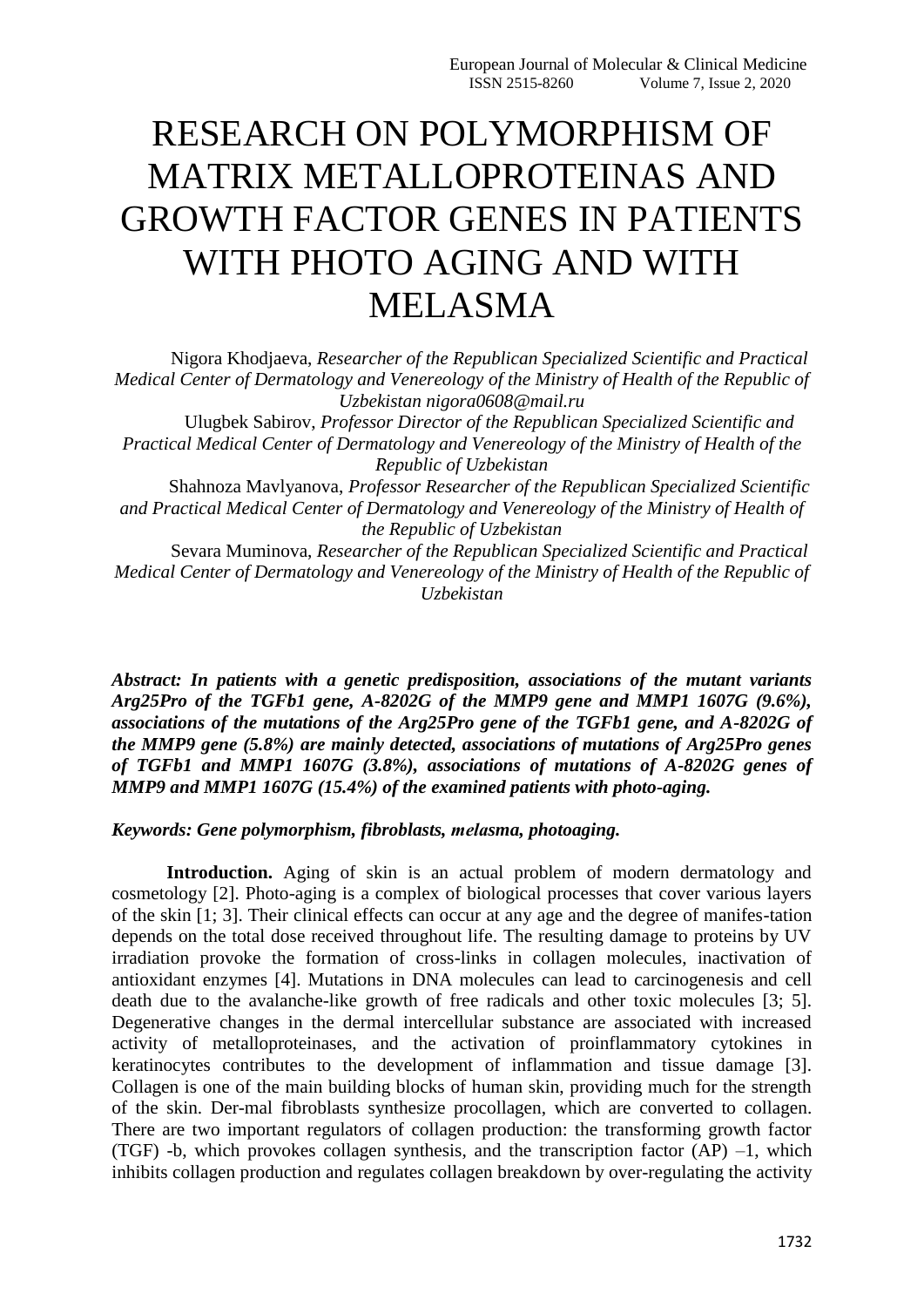of matrix metal-loproteinases (MMPs) [7]. The literature data indicate the multifactorial nature of the pathogenesis of photoaging, and the conducted numerous studies do not cover all the links of disorders associated with the development of this disease.Objective: to study the Arg25Pro polymorphism of the TGFb1 gene, the A-8202G polymorphism of the MMP9 gene, and the MMP1 1607G polymorphism in patients with photo-aging of the Uzbek nationality.Material and research methods. 107 patients (19 men and 88 women) with photoaging of skin of various types and 38 (8 men and 30 women) of practically healthy people aged from 21 to 68 years old were under observation at the inpatient and outpatient treatment in the clinic of RSNPMTSDV аnd К MH RUz. The study included patients with the first, the second and the third type of photosensitivity. All patients received anam-nesis on admission, identified provoking factors, evaluated the skin condition, conducted general clinical hematological and biochemical studies. Studies of the Arg25Pro polymorphism of the TGFb1 gene, the A-8202G polymorphism of the MMP9 gene and the MMP1 1607G polymorphism were carried out in the laboratory of the Department of Molecular Medicine and Cell Technologies of the Research Institute of Hematology and Blood Transfusion under the guidance of Dr. med. Professor Babayev KT mutations (polymorphism) in the human genome were detected using the SNP-express system. Results and its discussion. Anamnesis collection revealed only the presence of hereditary predisposition in only 30.7% of the examined patients. The main provoking factors were pro-longed exposure to the sun (66%), 25.5% of patients could not indicate any factor, in 8.4% of patients the provocative factor was the administration of oral contraceptives. Photo-aging was more frequently observed in patients with type 2 skin (47.6%), and mainly the lesions were located symmetrically on the face. It should be said that the clinical manifestations in patients with photo-aging depended on skin type. So, the SPF-factor was mainly characteristic of FS1 (40%), FS2 (31.4%) and FS3 (51.8%); epidermal formations in the form of freckles, telangi-ectasia, seborrheic and actinic keratosis; Dermal lesions in the form of wrinkles, cross-striation, a violation of the general skin tone, skin roughness, atrophy and a million were also charac-teristic of the above-mentioned skin types.As noted earlier, the regulators of collagen metabolism are: TGF-b, which induces collagen synthesis, and collagen regulating collagen MMPs. In this regard, we have studied the genes of these regulators. A study of the possible association of allelic and genotypic variants of the Arg25Pro polymorphism

Medical science200of the TGFb1 gene with the development of photoaging showed a decrease in the frequency of arginine alleles by 1.45 times and an increase in the proline allele by 4.1 times relative to the frequencies of the above-mentioned alleles in healthy individuals (Table 1). A significant increase in the frequency of the proline allele indicates the protective effect of this allele in the development of photoaging. The frequency of the Arg ;/ ;Arg, Arg/Pro and Pro/Pro genotypes was calculated ac-cording to the odds ratio. In the population group, we did not reveal the presence of the Pro/Pro mutant genotype, whereas in patients with photo-aging, its frequency increased to 23.1%. At the same time, there was a significant decrease in the de-tection rate of the homozygous form of Arg/Arg by 1.7 times and an increase in the heterozygous (Arg/Pro) form by 1.56 times, i. e. with the presence of the heterozygous form, the risk of photo aging increases by 1.56 times, and with the carriage of the mutant Pro/Pro genotype TGFb1–by 23.1 times, and such differences were statistically significant.

Thus, a significant association was found between the "un-favorable" genotypic variant of Arg/Pro and, especially, the Pro/Pro allele of the Arg25Pro polymorphism of the TGFb1 gene and the development of photoaging. Dermal fibroblasts synthesize procollagen, which are converted to collagen. There are two important regulators of collagen production: TGF-b and protein activator (AP) –1. TGF-b is a cytokine that stimulates collagen synthesis. AP-1 is a transcription fac-tor inhibiting collagen production. TGF-b targets are also diverse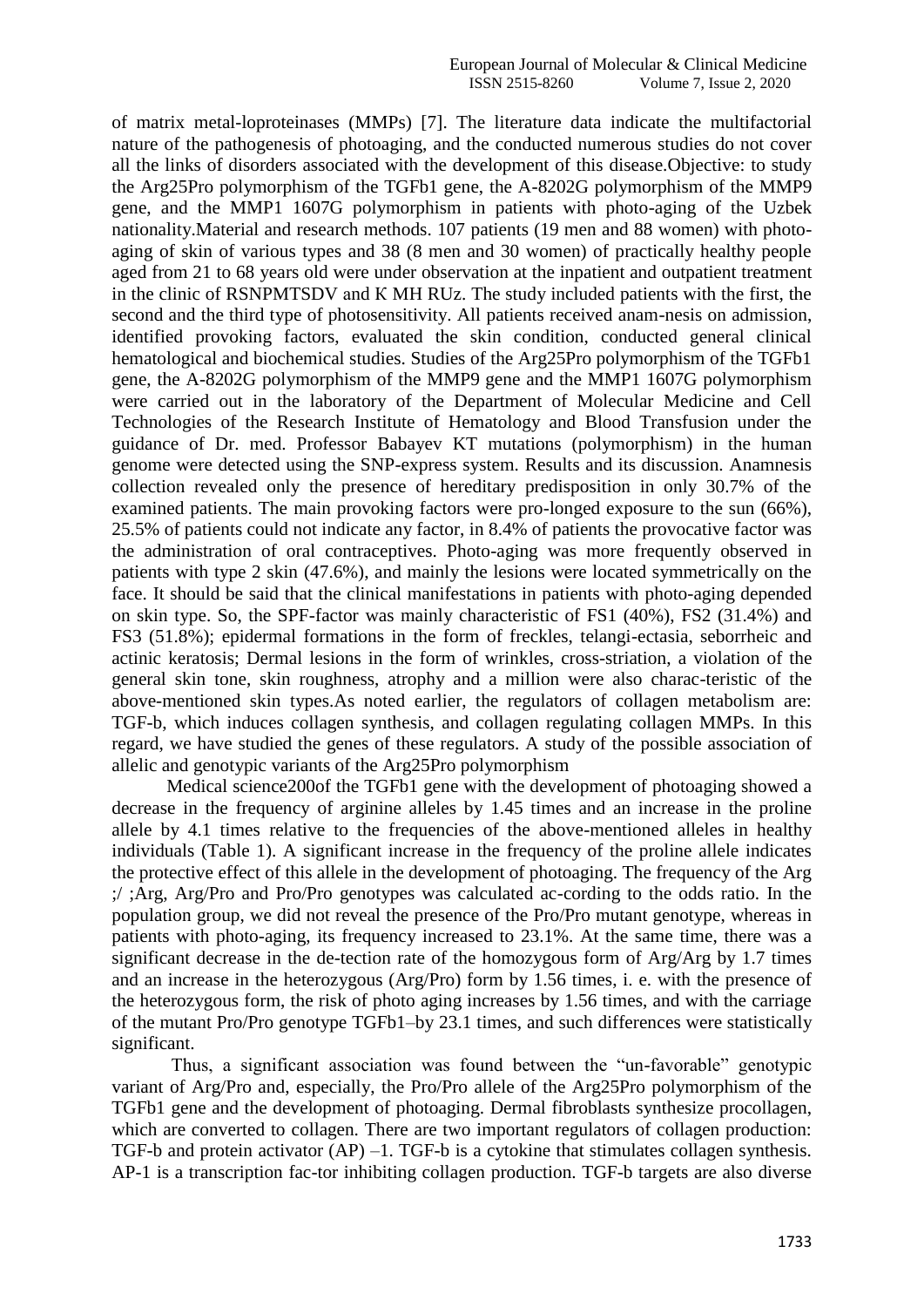cells, since the expression of its high-affinity receptor is widespread. The effect of TGF-b on the immune system is dominated by inhibitory effects, it enhances the synthesis of extracellular matrix proteins, promotes wound healing, and has an anabolic effect. Turning off the TGF-b gene leads to the development of a fatal generalized inflammatory pathology and impaired formation of mature collagen, and, as a result, the clinical manifestations of photoaging. Normally, there is a balance of collagen due to the regu-lation of its synthesis and decomposition under the action of matrix metalloproteinases (MMP-9 and MMP-1). In this regard, we further studied the A-8202G polymorphism of the MMP9 gene. A comparative analysis of the frequency distri-bution of alleles and genotypes of the A-8202G polymor-phism of the MMP9 gene in a group of patients with photo-aging and the total population sample revealed statistically significant differences (table 2). The frequency of occurrence of the A and G alleles was 37.5 and 62.5% in patients with photo-aging, 60.5 and 39.5% in the control group. As can be seen, a significant decrease in the frequency of allele A was revealed in the group of patients by 1.61 times, an increase in the frequency of allele G by 1.58 times compared with the control group. In patients with photo-aging, the frequency of A/A, A/G and G/G genotypes differed significantly from the population sample. We found a significant decrease in the frequency of occurrence of the AA allele 2.13 times, and an increase in the mutant G/G allele 2.66 times. These data indi-cate the association of this polymorphism with the develop-ment of photoaging.

Thus, a significant association was revealed between the "unfavorable" genotypic variant G/G of the A-8202G poly-morphism of the MMP9 gene and the development of photoaging. MMP-9 is secreted as a zymogen, its substrates are

denatured type I collagen and native collagens. It takes part in the processes of inflammation, tissue remodeling and repair, mobilization of matrix-bound growth factors and cytokine processing [7]. Consequently, mutations in its gene can lead to disruption of the metabolism of collagen and the formation of skin aging, especially under the influence of ultraviolet rays.However, MMP-1 also plays an important role in the regulation of collagen metabolism. When comparing the frequencies of alleles and genotypes of the MMP1 1607G polymorphism between the general group of patients with photo-aging and the population sample, statistically signifi-cant differences were also found.

The frequency of occurrence of the M and G alleles was 48.1 and 51.9% in the main group of patients and 64.5 and 35.5% in the control group. As can be seen, a significant increase in the frequency of the G allele in the group of patients was detected 1.46 times as compared with the control group. We found that the risk of photo-aging increased by 1.82 times with the carriage of the mutant G/G genotype, and this dif-ference was statistically significant.Thus, a significant association has been revealed between the "unfavorable" genotypic variant of the G/G allele of the MMP1 1607G polymorphism and the development of photo-aging. It should be said that MMP-1 is synthesized by fibro-blasts, chondrocytes, keratinocytes, macrophages, endothelial cells, osteoblasts, and is involved in the degradation of collagen filaments in the remodeling of the extracellular matrix. In this regard, it can be assumed that the presence of mutations in the gene of this protein may contribute to photoaging of the skin.It was of interest to study the association of Arg25Pro gene mutations of the TGFb1 gene, A-8202G of the MMP9 gene and MMP11607G gene in patients with photoaging. The analysis showed the presence of the association of all three genes in 5 of 52 (9.6%) of the examined patients, the association of mutations of the Arg25Pro gene of the TGFb1 gene and the A-8202G of the MMP9 gene–in 3(5.8%) pa-tients, the association of mutations of the Arg25Pro genes TGFb1 and MMP1 1607G–in 2(3.8%) patients, muta-tion associations of the A-8202G genes of the MMP9 and MMP1 1607G–in 8(15.4%) of the examined. It should be said that such associations of mutations in the genes were mainly observed in patients with hereditary predisposition, severe course of pathology. Thus, a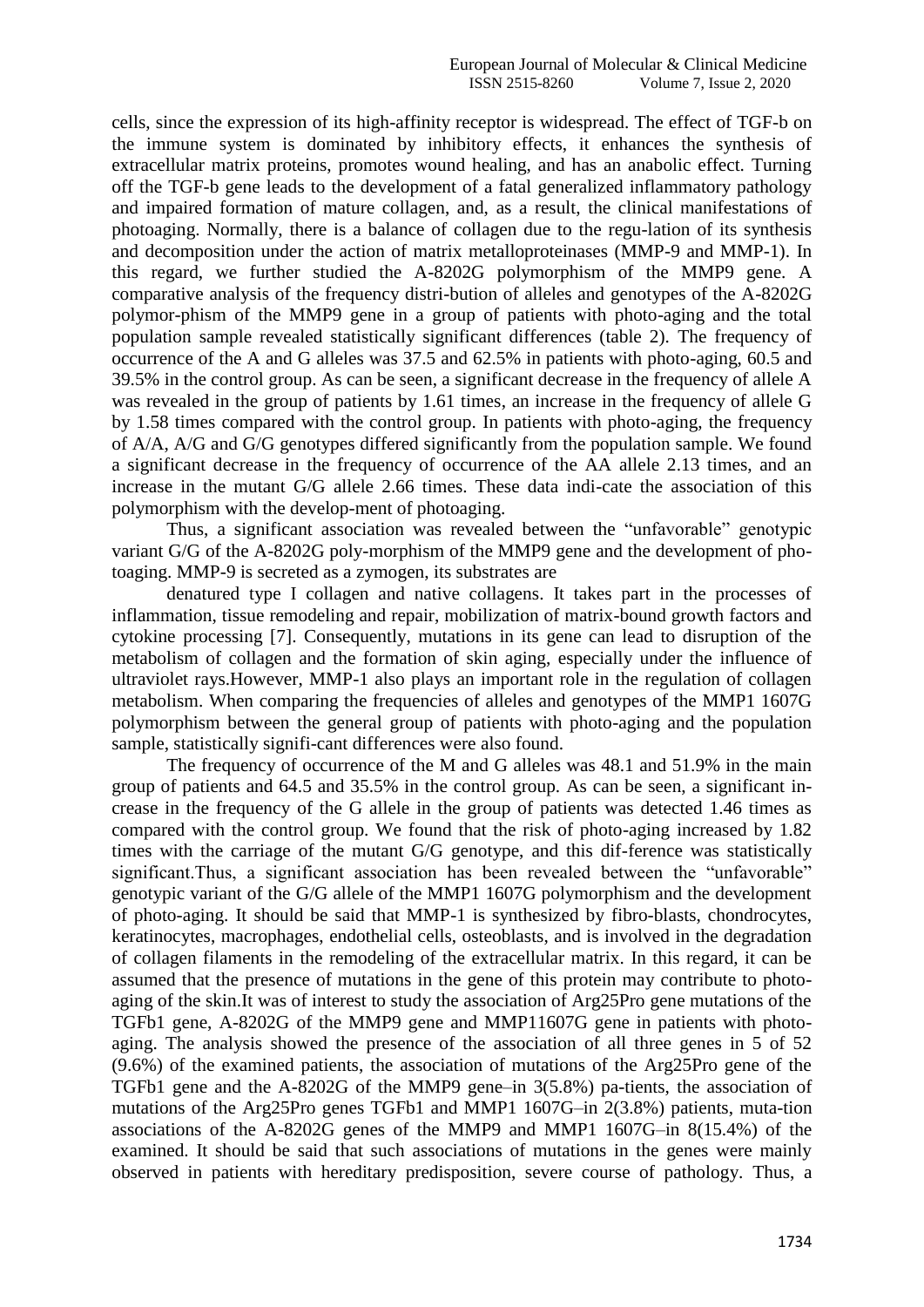significant association has been revealed be-tween the "unfavorable" genotypic variant of the genes listed above and the development of photo-aging, this is especially pronounced in patients with hereditary predisposition. In our opinion, the identification of a functionally unfavor-able genetic marker in patients with photo-aging allows us to predict the risk of early aging of the skin and determine the further tactics of therapeutic and preventive measures. Summarizing the above, we can say that UV irradiation leads to the generation of ROS and the induction of AP-1 [12], which cause the production of MMPs with consistently increasing collagen decay, and also leads to a decrease in TGF-b and, as a result, slowing down the production of collagen, which together are the main mechanism of skin photoaging.

Repeated UV damage throughout life leads to the develop-ment of a visible "sun scar", showing a visible wrinkle. In addition, under the influence of ultraviolet ray disrupted the process of maturation of keratinocytes, the appearance of atypical keratinocytes, manifested by dryness and peeling of the skin–xerosis. Ultraviolet damage to Langerhans cells, which are located mainly in the spinous layer of the epider-mis, which have an antigenpresenting function and carry out immune surveillance, leads to a violation of the mechanisms of immunological protection of the skin. In addition, dark-pigmented subjects cause less collagen breakdown and less DNA damage than light-pigmented subjects [3; 6].Analysis of the assessment of the functional significance of the polymorphism of the Arg25Pro genes of the TGFb1 gene, A-8202G of the MMP9 gene, and MMP1 1607G gene in patients with photo-aging made it possible to draw the fol-lowing conclusions:1. A statistically significant difference was found between patients with photo-aging and healthy donors in the frequencies of allelic variants of the Arg25Pro polymorphism of the TGFb1 gene, manifested by a high relative risk of skin photo-aging and genotypic heterozygous Arg/Pro and mutant Pro /Pro variants.

Medical science2022. A significant association was revealed between the "unfavorable" genotypic variant G/G of the A-8202G polymor-phism of the MMP9 gene, the G/G allele of the MMP11607G polymorphism, and the development of photoaging.

## **References**

- [1] Wolf K., Johnson R ., Surmond D. Photodermatosis and radiation dermatitis– Dermatology by Thomas Fitzpatrick–Atlas Reference. The second Russian edition. Per. from English–M.: "Practice", 2007.2.
- [2] Klyuchareva S. V., Danilov S. S. Age-related skin changes–prevention, diagnostics and correction // Experimental and clinical dermatocosmetology. 2013.–No.
- [3] P. 32–35.3. Olisova O. Yu., Gromova S. A., Humble V. A. Photo-aging of the skin: a modern view of the problem // Russian Journal of Skin and Sexually Transmitted Diseases. 2010.–No. 2.–P. 58–62.
- [4] Smirnova I. O., Kvetnoy I. M. Immunocytochemical markers of keratinocytes during skin photoaging / I. O. Smirnova, I. M. Kvetnoy // Aesthetic Medicine. 2004.–Vol. 3,– No. 1.–P. 22–28.
- [5] Smirnova I. O., Kvetnoy I. M. Skin photoaging-molecular markers of the epidermis and dermis // Successes of Gerontology. 2004.–No. 15.–P. 77–85.
- [6] Snarskaya E. S. Skin photoaging: modern aspects // Bulletin of dermatology and venereology. 2011.–No. 2.–P. 98–103.
- [7] Snarskaya E. S., Molochkov V. A., Frank G. A., Zavalishina L. E. Matrix metal proteases and their tissue inhibitors in basal cell and metatypical skin cancer // Archives of Pathology. 2005.–No. 3.–Р. 14–6. Birch-Machin M.A., Bowman A. Oxidative stress and ageing //Br. J. Dermatol. –2016. –V.175. –Suppl.2. –P.26-29.
- [8] Chao D.T., Korsmeyer S.J. BCL-2 family: regulators of cell death //Ann. Rev. Immunol. –1998. –№16. –P.395-419.